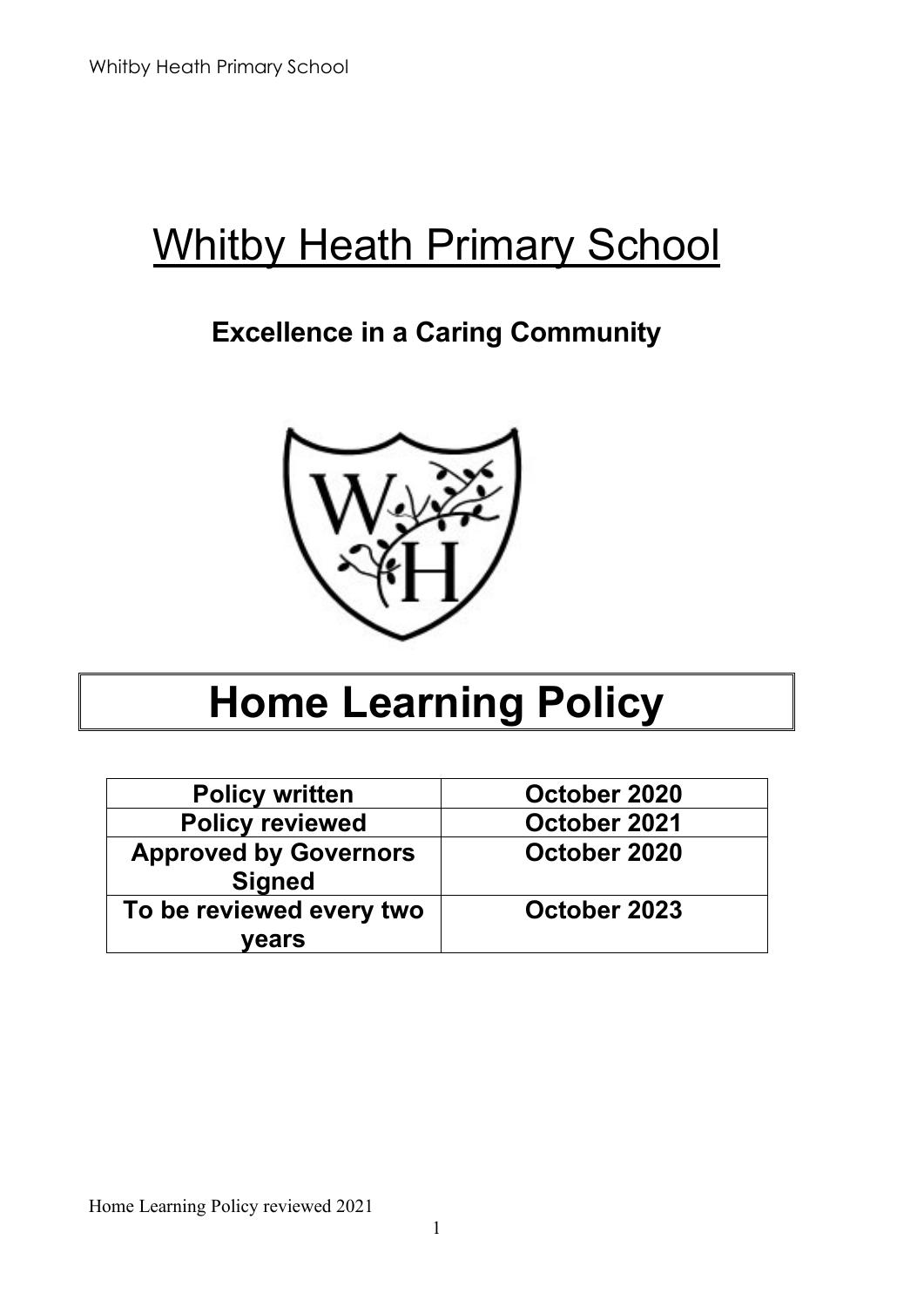#### **OVERVIEW**

This policy sets out the strategy that the school will use in the event of children having to complete their learning at home due to certain circumstances. For pupils needing to work at home and those who are isolating, the school will do all that it can, within its resources, to ensure that they can learn successfully at home. The school will follow the latest advice provided by the DfE if and when it needs to enact the intentions set out in this policy.

#### INTENT

### **Every child at Whitby Heath Primary School has access to a curriculum designed to excite and engage allowing them to reach their full potential and move forward together with hope.**

- 1. The school will do all that it can, within its resources, to ensure that those pupils who are isolating from school or have been sent home because of outbreaks of the virus, can continue to learn successfully at home.
- 2. The school will use its website, class pages, Seesaw, ParentPay and other appropriate means to communicate with parents, to keep them informed and to offer guidance about how they can support their pupils' remote learning.
- 3. The school will export the curriculum into pupils' homes by teachers and staff setting appropriate tasks and by supporting learning in every way it can within its available resources.
- 4. If a child or group of children are having to learn from home, the school will endeavour to provide the following:
	- Daily English and Maths work on Seesaw, which may link to work on Mathletics and/or Times Tables Rockstars
	- Weekly work on Seesaw for the foundation subjects
	- Weekly times tables/number practice on Seesaw
	- For children in Reception, work on Seesaw will vary but will still be uploaded daily
	- Regular personalised feedback to be provided for work completed on Seesaw
- 5. If a whole class/majority of a class is having to isolate, regular recordings of the class teachers modelling work, teaching new concepts or reading to the class to be uploaded onto Seesaw
- 6. If individuals are isolating whilst the rest of the class remain in school, work will be set on Seesaw. Contact with parents/carers will be made by the class teacher within 48-hours of isolation beginning via Seesaw, email or telephone. Further support will be offered as necessary.
- 7. The school will follow the DfE, school and LA guidelines for making provision for the continuing safeguarding, care and support of all pupils, especially those who are vulnerable.
- 8. The school will make every endeavour within its resources, to offer appropriate support to those with SEND and ECHPs through parents having the facility to have direct contact with class teachers via the dedicated class email account.
- 9. The school will liaise with appropriate agencies to maintain the specialist support that some pupils may need.
- 10. The school will ensure that staff have access to the digital resources and tools (for example, textbooks, workbooks, platforms and devices) they need to teach and support pupils remotely.

Home Learning Policy reviewed 2021